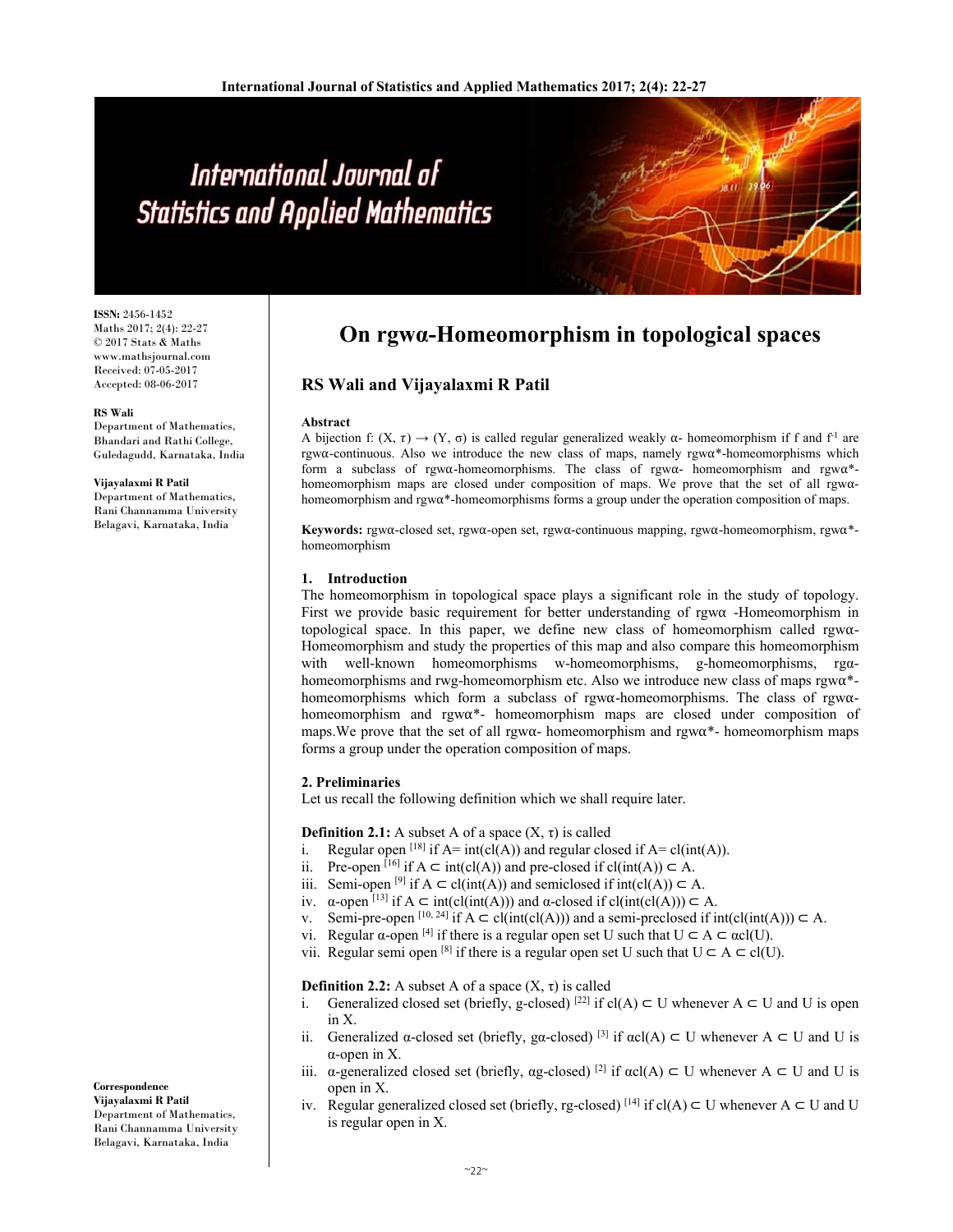- v. Generalized pre -regular closed set (briefly, gpr-closed) [12] if pcl(A)  $\subset$  U whenever A  $\subset$  U and U is regular open inX.
- vi. Weakly generalized closed set (briefly, ωg-closed) [9, 14] if  $clint(A) \subset U$  whenever  $A \subset U$  and U is open in X.
- vii. Weakly closed sets (briefly,  $\omega$ -closed) [7, 11] if cl(A)  $\subset U$ whenever  $A \subset U$  and U is semi open in X.
- viii. Regular weakly generalized closed set (briefly, rωgclosed) <sup>[1]</sup> if cl(int(A)) ⊂ U whenever A ⊂ U and U is regular open in X.
- ix. Regular generalized  $\alpha$ -closed set (briefly, rg $\alpha$ -closed) [4] if αcl(A) ⊂ U whenever A ⊂ U and U is regular α- open in X.
- x. Regular ω-closed (briefly, rω-closed) [11] if cl(A)  $\subset U$ whenever  $A \subset U$  and U is regular semi open in X.
- xi. Regular generalized weakly α-closed set (briefly rgwαclosed) <sup>[19]</sup> if racl (A) ⊆U whenever A⊆U & U is weak α-open set in X.

**Definitions 2.3:** A map  $f: (X, \tau) \rightarrow (Y, \sigma)$  is said to be

- i. continuous <sup>[15]</sup> if  $\hat{f}^{1}(V)$  is closed in X, for every closed set V in Y.
- ii.  $\omega$ -continuous <sup>[1]</sup> if  $f<sup>1</sup>(V)$  is  $\omega$ -closed in X, for every closed set V in Y.
- iii.  $\alpha$ -continuous [11] if  $f'(V)$  is  $\alpha$ -closed in X, for every closed set V in Y.
- iv. gα-continuous  $[3]$  if  $f<sup>1</sup>(V)$  is ga-closed in X, for every closed set V in Y.
- v. rga-continuous <sup>[4]</sup> if  $f<sup>1</sup>(V)$  is rga-closed in X, for every closed set V in Y.
- vi. swg-continuous  $[11]$  if  $f<sup>1</sup>(V)$  is swg-closed in X, for every closed set V in Y.
- vii. rwg-continuous  $[11]$  if  $f<sup>1</sup>(V)$  is rwg-closed in X, for every closed set V in Y.
- viii. rgw $\alpha$ -continuous [20] if  $f^{-1}(V)$  is rgw $\alpha$ -closed in X, for every closed set V in Y.

**Definitions 2.4:** A map  $f:(X, \tau) \rightarrow (Y, \sigma)$  is said to be

- i. irresolute  $[21]$  if  $f<sup>1</sup>(V)$  is semi-open in X, for every semiopen set V in Y.
- ii.  $\omega$ -irresolute <sup>[13]</sup> if  $f<sup>1</sup>(V)$  is  $\omega$ -closed in X, for every  $\omega$ closed set V in Y.
- iii. rga-irresolute <sup>[5]</sup> if  $f<sup>1</sup>(V)$  is rga-closed in X, for every rgα-closed set V in Y.
- iv. rgw $\alpha$ -irresolute <sup>[20]</sup> if  $f^{-1}(V)$  is rgw $\alpha$ -closed in X, for every rgw⍺-closed set V in Y.

**Definition 2.5:** A bijective function f:  $(X, \tau) \rightarrow (Y, \sigma)$  is called

(i) generalized homeomorphism (g-homeomorphism)  $[9]$  if both f and  $f<sup>1</sup>$ are g-continuous,

(ii) w-homeomorphism  $^{[13]}$  if both f and  $f<sup>1</sup>$ are w-continuous.

(iii) w\*-homeomorphism  $^{[13]}$  if both f and  $f<sup>1</sup>$  are w- irresolute,

(iv) gc-homeomorphism  $[9]$  if both f and  $f<sup>1</sup>$ are gc-irresolute,

(v) rwg-homeomorphism  $[16]$  if both f and f<sup>-1</sup>are rwgcontinuous,

(vi) rga-homeomorphism  $[16]$  if both f and f<sup>-1</sup>are rga – continuous.

(vii) wgr $\alpha$ -homeomorphism <sup>[23]</sup> if both f and f<sup>-1</sup>are wgr $\alpha$  – continuous

## **3. rgwα-homeomorphisms in Topological Spaces**

We introduce the following definition

**Definition 3.1:** A bijection f:  $(X, \tau) \rightarrow (Y, \sigma)$  is called regular generalized weakly  $\alpha$ -homeomorphism (briefly, rgw $\alpha$ homeomorphism) if f and  $f<sup>1</sup>$  are rgw $\alpha$ -continuous.

The family of all homeomorphism and  $\gamma$  rgw $\alpha$ -homeomorphism of a topological space

(X,  $\tau_1$ ) onto itself is denoted by h(X,  $\tau$ ) and rgw $\alpha$ -h(X,  $\tau$ ) respectively.

**Example 3.2:** Let  $X=Y=\{a, b, c, d, e\}$ ,  $\tau = \{X, \phi, \{a\}, \{d\}$ , {e},  $\{a, d\}$ ,  $\{a, e\}$ ,  $\{d, e\}$ ,  $\{a, d, e\}$  and  $\sigma = \{Y, \phi, \{a\}, \{d\}, \{e\}$ ,  $\{a, d\}, \{a, e\}, \{d, e\}, \{a, d, e\}$ . Let map f:  $X \rightarrow Y$  defined by f(a)=c, f(b)= a, f(c)=b, f(d)=d, f(e)=e, then f bijection, rgw $\alpha$ continuous and  $f<sup>1</sup>$  is rgw $\alpha$ - continuous. Therefore f is rgw $\alpha$ homeomorphism.

**Theorem 3.3:** Every homeomorphism is a rgw $\alpha$ homeomorphism, but not conversely.

**Proof:** Let f:  $(X, \tau) \rightarrow (Y, \sigma)$  be a homeomorphism. Then f and  $f<sup>1</sup>$  are continuous and f is bijection. As every continuous function is rgw $\alpha$ -continuous, we have f and  $f<sup>1</sup>$  are rgw $\alpha$ continuous. Therefore  $f$  is rgw $\alpha$ -homeomorphism.

The converse of the above Theorem need not be true, as seen from the following example.

**Example 3.4:** Let  $X=Y=\{a, b, c, d, e\}$ ,  $\tau = \{X, \phi, \{a\}, \{d\}$ , {e}, {a, d}, {a,e}, {d,e}, {a,d,e}} and  $\sigma = \{Y, \phi, \{a\}, \{d\}, \{e\},\$  ${a,d}, {a,e}, {d,e}, {a,d,e}$ . Let map f:  $X \rightarrow Y$  defined by  $f(a)=c$ ,  $f(b)=a$ ,  $f(c)=b$ ,  $f(d)=d$ ,  $f(e)=e$ , then f is bijection, rgw $\alpha$ -continuous and  $f<sup>1</sup>$  is rgw $\alpha$ -continuous. Therefore f is rgw⍺-homeomorphism but it is not homeomorphism as closed set F ={a,c,e} in Y, then  $f'$  (F}={a, b, e} in X which is not closed set in X.

**Theorem 3.5:** For any topological space  $(X, \tau)$ ,  $h(X, \tau) \subseteq$ rgwα-h(X, τ).

**Proof:** Let us consider  $f \in h(X, \tau)$ , then by the definition of homeomorphism f and f−1 are continuous. Since every continuous function is rgw⍺-continuous so f and f−1 are rgw⍺ continuous map. Now by the definition of rgw⍺ homeomorphism we can say that  $f \in \text{rgw}\alpha-h(X, \tau)$ .

**Theorem 3.6:** A bijection f:  $(X, \tau) \rightarrow (Y, \sigma)$  be rgw $\alpha$ homeomorphism and  $(X, \tau)$  and  $(Y, \sigma)$  are  $\tau_{\text{rew}}$  space, then f is homeomorphism.

Proof: It follows from fact that in  $\tau_{\text{rgw\alpha}}$  space, every rgw $\alpha$ closed set is closed.

**Theorem 3.7:** Every  $\alpha$ -homeomorphism is a rgw $\alpha$ homeomorphism but not conversely.

**Proof:** Let f:  $(X, \tau) \rightarrow (Y, \sigma)$  be a  $\alpha$ -homeomorphism. Then f and  $f<sup>-1</sup>$  are  $\alpha$ -continuous and f is bijection. As every  $\alpha$ continuous function is rgw $\alpha$ -continuous, we have f and  $f<sup>1</sup>$  is rgw⍺-continuous. Therefore f is rgw⍺-homeomorphism.

The converse of the above Theorem is not true in general as seen from the following example.

**Example** 3.8: Consider  $X=Y=\{a,b,c,d,e\},\$ ={X, $\phi$ , {a}, {d}, {e}, {a,d}, {a,e}, {d,e}, {a,d,e}} and  $\sigma$  ={Y,  $\phi$ ,  ${a}, {d}, {e}, {a,d}, {a,e}, {d,e}, {a,d,e}$ . Let map f:  $X \rightarrow Y$ defined by  $f(a)=c$ ,  $f(b)=a$ ,  $f(c)=b$ ,  $f(d)=d$ ,  $f(e)=e$ , then f is rgw⍺- homeomorphism but not α-homeomorphism, as closed set F=  $\{a,c,e\}$  in Y, then  $f^1(F)=\{a,b,e\}$  in X which is not  $\alpha$ closed set in X.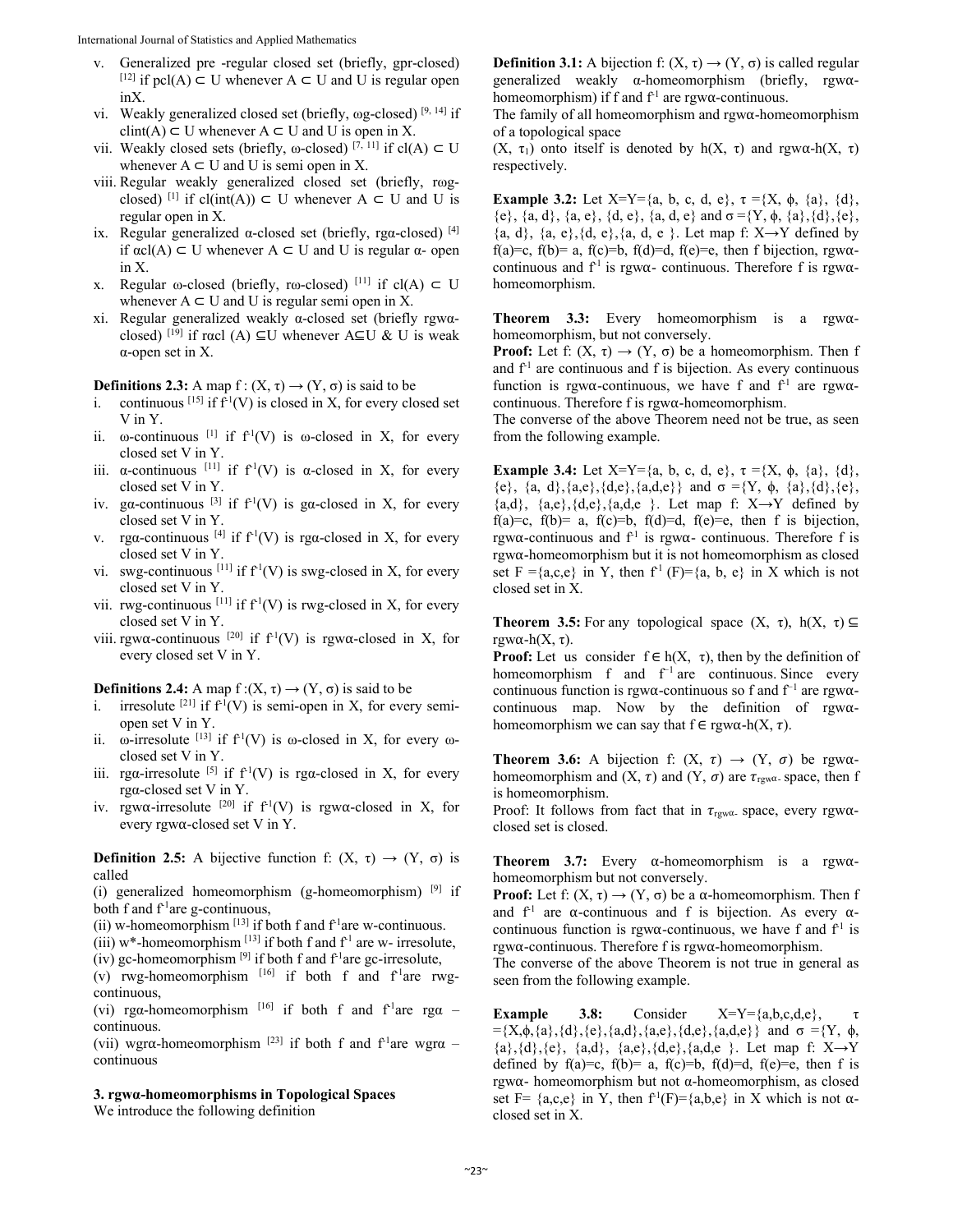**Theorem 3.9:** Every w- homeomorphism (resp. rhomeomorphism, β- homeomorphism, rw- homeomorphism, rs- homeomorphism,  $r\alpha$ - homeomorphism, w $\alpha$ homeomorphism,  $g\alpha$ - homeomorphism, rg $\alpha$ homeomorphism) is a rgw⍺-homomorphism but not conversely.

**Proof:** Proof similar to the theorem 3.7.

**Example 3.10:** Let  $X=Y=\{a,b,c,d,e\}$ ,  $\tau =\{X,$  $\phi$ , {a}, {d}, {e}, {a,d}, {a,e}, {d,e}, {a,d,e}} and  $\sigma = \{Y, \phi$ ,  ${a}, {d}, {e}, {a,d}, {a,e}, {d,e}, {a,d,e}$ . Let map f:  $X \rightarrow Y$ defined by  $f(a)=c$ ,  $f(b)=a$ ,  $f(c)=b$ ,  $f(d)=d$ ,  $f(e)=e$ , then f is rgw⍺- homeomorphism but not w- homeomorphism rhomeomorphism, β- homeomorphism, rw- homeomorphism, rs- homeomorphism,  $r\alpha$ - homeomorphism, w $\alpha$ homeomorphism,  $g\alpha$ - homeomorphism, rg $\alpha$ - homeomorphism as closed set F= {b,c,d,e} in Y, then  $f<sup>1</sup>(F)=$ {a,c,d.e} in X which is rgw⍺-closed but not r-closed, w-closed, β-closed, rsclosed and r $\alpha$ -closed set in X. and closed set F={b,c,d} in Y f- $1(F) = \{a,b,d\}$  which is not rw-closed, w $\alpha$ -closed, g $\alpha$ -closed,  $r g\alpha$ - closed set in X.

**Theorem 3.11:** Every rgw⍺-homeomorphism is a gβhomeomorphism but not conversely.

**Proof:** Let f:  $(X, \tau) \rightarrow (Y, \sigma)$  be rgw $\alpha$ -homeomorphism. Then f and  $f<sup>1</sup>$  are rgw $\alpha$ -continuous and f is bijection. Since every rgwα-continuous function is gβ-continuous, we have f and  $f<sup>1</sup>$ are gβ-continuous. Therefore f is gβ-homeomorphism.

The converse of the above Theorem is not true in general as seen from the following example.

**Example 3.12:** Consider X=Y=  $\{a,b,c\}$ ,  $\tau = \{X, \phi, \{a\}, \{b,c\}\}\$ and  $\sigma = \{Y, \phi, \{a\}\}\$ . Let map f: X→Y defined by f(a)=b, f(b)= a, f(c)=c, then f is g $\beta$ - homeomorphism but not rgw $\alpha$ homeomorphism as a closed set  $F=\{b,c\}$  in Y,  $f^1(F)= f$  ${}^{1}$ {b,c}= {a,c} which is not rgw $\alpha$ -closed set.

**Remark 3.13:** rgw⍺-homeomorphism and g-homeomorphism are independent as seen from the following example.

**Example 3.14:** Let X=Y=  $\{a,b,c\}$ ,  $\tau = \{X, \phi, \{a\}, \{b,c\}\}\$  and  $\sigma$  $=\{Y, \phi, \{a\}\}\$ . Let map f: X→Y defined by f(a)=b, f(b)= a, f(c)=c, then f is g- homeomorphism but not rgw $\alpha$ homeomorphism, as a closed set  $F = {b,c}$  in Y,  $f<sup>1</sup>(F) = f<sup>1</sup>{b,c}$  $=\{a,c\}$  is not rgw $\alpha$ -closed set.

**Example 3.15:** Let  $X = \{a,b,c,d\}$  and  $Y = \{a,b,c\}, \tau = \{X,$  $\phi$ , {a}, {b}, {a,b}, {a,b,c}} and  $\sigma = \{Y, \phi, \{a\}, \{b,c\}\}\$ . Let map f:  $X \rightarrow Y$  defined by f(a)=b, f(b)= a, f(c)=a, f(d)=c then f is rgw $\alpha$ - homeomorphism not g-continuous, as a closed set  $F=\{a\}$  closed set in Y  $f<sup>1</sup>(F)=\{b\}$  which is not g-closed set in X.

**Remark 3.16:** rgw⍺-homeomorphism and ⍺ghomeomorphism (resp. wg- homeomorphism, rghomeomorphism, gr- homeomorphism, gpr- homeomorphism rwg- homeomorphism and rgw- homeomorphism) are independent as seen from the following example.

**Example 3.17:** Let  $X = Y = \{a,b,c\}$ ,  $\tau = \{X, \phi, \{a\}, \{b,c\}\}\$ and  $\sigma$  $=\{Y, \phi, \{a\}\}\$ . Let map f: X→Y defined by f(a)=b, f(b)= a,  $f(c)=c$ , then f is  $\alpha$ g-homeomorphism, wg- homeomorphism, rg- homeomorphism, gr- homeomorphism, gprhomeomorphism rwg- homeomorphism and rgwhomeomorphism but not rgw⍺-homeomorphism as a closed

set F={b,c} in Y  $f<sup>1</sup>(F)= f<sup>1</sup>{b,c} = {a,c}$  is not rgw $\alpha$ -closed set.

**Example 3.18:** Let  $X = \{a,b,c,d\}$  and  $Y = \{a,b,c\}, \tau = \{X,$  $\phi$ , {a}, {b}, {a,b}, {a,b,c}} and  $\sigma = \{Y, \phi, \{a\}, \{b,c\}\}\$ . Let map f:  $X \rightarrow Y$  defined by f(a)=b, f(b)= a, f(c)=a, f(d)=c then f is rgw $\alpha$ - homeomorphism but not  $\alpha$ g-homeomorphism, wghomeomorphism, rg- homeomorphism, gr- homeomorphism, gpr- homeomorphism rwg- homeomorphism and rgwhomeomorphism as a closed set  $F=\{a\}$  closed set in Y f- $1(F)=\{b\}$  which is not  $\alpha$ g-closed, wg-closed, rg-closed, grclosd, gpr-closed, rgw-closed, rwg-closed set.

**Theorem 3.19:** Let the function f:  $(X, \tau) \rightarrow (Y, \sigma)$  be a oneone, onto, rgw⍺-continuous map. Then the following statements are equivalent:

(1) The function f is a rgw $\alpha$ -open map.

(2) The function f is a rgw $\alpha$ -homeomorphism.

(3) The function f is a rgw $\alpha$ -closed map.

**Proof:** it follows directly from definitions.

**Theorem 3.20:** Let the function f:  $(X, \tau) \rightarrow (Y, \sigma)$  and  $g : (Y, \tau) \rightarrow (Y, \sigma)$  $\sigma$ )  $\rightarrow$  (Z,  $\varphi$ ) are rgw $\alpha$ -homeomorphism, then composition of these two function as gof :  $(X, \tau) \rightarrow (Z, \varphi)$  is also rgw $\alpha$ homeomorphism.

**Proof:** Let G be rgw $\alpha$ -open in Z. Now  $(g \circ f)^{-1}(G)$  =  $f^{-1}(g^{-1}(G)) = f^{-1}(G)$ , where  $V = g^{-1}(G)$ . By given, if G us rgw-open in Z and g is rgw-homeomorphism, then  $g^{-1}(G) = H$ is rgw⍺-open in Y. Again, as given g−1(G) is open in Y and f is rgw $\alpha$ -homeomorphism, then  $f^{-1}(g^{-1}(G))$  is rgw $\alpha$ -open in X. Therefore, gof is continuous. Similarly we can show that (gof)−1 is also continuous. Hence, by the definition gof is rgw⍺-homeomorphism.

By the above result we can proof that

**Theorem 3.21:** The rgw⍺-homeomorphism is an equivalence relation in the family of all topological spaces. **Proof:** It follows from above theorem.

**Theorem 3.22:** Let  $(X, \tau)$  be a topological space, then the collection rgw $\alpha$ -h(X,  $\tau$ ) forms a group under the composition of functions.

**Proof:** Let a binary operation o':  $\text{rgw}\alpha$ -h(X,  $\tau$ ) ×  $\text{rgw}\alpha$ -h(X,  $\tau$ )  $\rightarrow$  rgw $\alpha$ -h(X,  $\tau$ ) defined by f o' g = gof for all f, g  $\in$  rgw $\alpha$ h(X,  $\tau$ ), where gof :  $X \rightarrow X$  is composite maps of f and g such that  $(gof)(x) = g(f(x))$  for all x in X. By the theorem 3.8, gof  $\in$  rgw $\alpha$ -h(X,  $\tau$ ). The following properties hold by the collection rgw $\alpha$ -h(X,  $\tau$ ).

**(1) Associativity:** Since the composition of two rgw⍺ homeomorhism is again  $\text{rgwa-homeomorhism}$ , with this easily we can prove it is associative.

(f o' g)o' h = f o'(g o' h) for all f, g, h  $\in$  rgw $\alpha$ -h(X,  $\tau$ )

**(2) Existence of identity:** Since the identity map  $i_X: X \to X$ is also rgw $\alpha$ -homeomorphism, then easily we can say that for all element  $f \in \text{rgwa-h}(X, \tau)$ , there exists an element i<sub>x</sub> such that

 $f \circ' i_X = i_X \circ' f = i_X$ 

**(3) Existence of inverse:** We know that the composition of maps is associative and the identity map  $i_X : (X, \tau) \rightarrow (X, \tau)$ belonging to rgw $\alpha$ -h(X,  $\tau$ ) servers as the identity element. If f ∈ rgw $\alpha$ -h(X,  $\tau$ ), then f<sup>-1</sup> ∈ rgw $\alpha$ -h(X,  $\tau$ ) such that f of<sup>-1</sup> =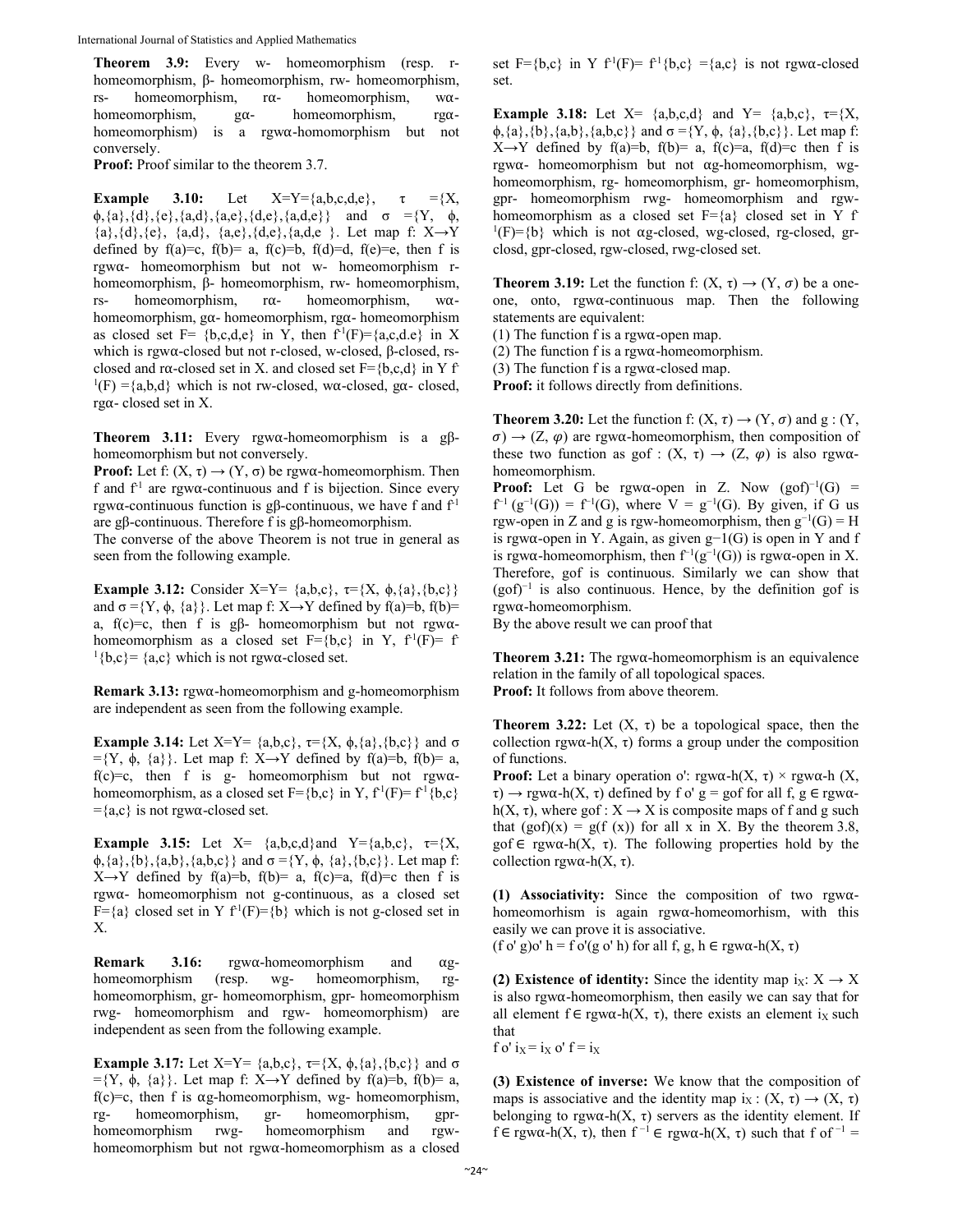International Journal of Statistics and Applied Mathematics

 $f^{-1}$ of = i and so inverse exists for each element of rgw $\alpha$ -h(X, τ).

Therefore, (rgw $\alpha$ -h(X,  $\tau$ ), o) is a group under the operation of composition of maps.

**Theorem 3.23:** If f:  $(X, \tau) \rightarrow (Y, \sigma)$  is rgw $\alpha$ homeomorphism, then f induces an isomorphism between rgwα- h(X, τ) and rgwα-h(Y, σ) i.e. rgwα-h(X, τ)  $\cong$  rgwα $h(Y, \sigma)$ .

**Proof:** Using the map f, we define a map  $\psi_f$ : rgw $\alpha$ - h(X, τ)  $\rightarrow$  rgwα- h(Y, σ) by  $\psi_f$  (h) = f ohof<sup>1</sup> for every h ∈ rgwα- h(X,  $\tau_1$ ). Then  $\psi_f$  is bijection. Further, for all  $h_1, h_2 \in \psi_f$ ,  $\psi_f(h_1 \circ h_2)$  $= f \cdot o(h_1 \cdot oh_2) \cdot of^{-1} = (f \cdot oh_1 \cdot of^{-1}) \cdot o(f \cdot oh_2 \cdot of^{-1}) = \psi_f(h_1) \cdot o(\psi_f(h_2)).$ Therefore  $\psi_f$  is a homeomorphism and so it is an isomorphism induced by f.

**Definition 3.24:** A bijection f:  $(X, \tau) \rightarrow (Y, \sigma)$  is said to be rgw $\alpha^*$ -homeomorphism if both f and  $f<sup>1</sup>$  are rgw $\alpha$ -irresolute. We say that spaces  $(X, \tau)$  and  $(Y, \sigma)$  are rgw $\alpha^*$ homeomorphic if there exists a  $\text{rgw}\alpha^*$ -homeomorphism from (X, τ) onto(Y, σ).

We denote the family of all  $\text{rgwa*-homeomorphism}$  of a topological space  $(X, τ)$  onto itself by rgw $α^*$ -h $(X, τ)$ .

**Theorem 3.25:** Every rgw $\alpha^*$ -homeomorphism is a rgw $\alpha$ homeomorphism but not conversely.

**Proof:** Let f:  $(X, \tau) \rightarrow (Y, \sigma)$  be an rgw $\alpha^*$ -homeomorphism. Then f and  $f<sup>1</sup>$  are rgw $\alpha$ -irresolute and f is bijection. By Theorem 5.3 in [20], f and  $f<sup>1</sup>$  are rgw $\alpha$ -continuous. Therefore  $f$  is rgw $\alpha$ -homeomorphism.

The converse of the above Theorem is not true in general as seen from the following example.

**Example 3.26:** Consider X={a,b,c,d,e}, Y={a,b,c,d}  $\tau$  = {X,  $\phi$ , {a}, {d}, {e}, {a,d}, {a,e}, {d,e}, {a,d,e}} σ ={Y,  $\phi$ , {a}, {b}, {a,b}, {a,b,c}}, Let map f: X→Y defined by, f(a)=b, f(b)=c, f(c)=d, f(d)=a, f(e)=d then f is rgwahomeomorphism but f is not rgwa\*- homeomorphism, as rgwa-closed set F=  $\{a, b\}$  in Y, then  $f^1(F)=\{a,d\}$  in X, which is not rgwα-closed set in X.

**Theorem 3.27:** Every rgw⍺\*-homeomorphism is gβhomeomorphism but not conversely.

**Proof:** Proof follows from Theorems 3.24 and 3.11.

**Example 3.28:** Consider X=Y=  $\{a,b,c\}$ ,  $\tau = \{X, \phi, \{a\}, \{b,c\}\}\$ and  $\sigma = \{Y, \phi, \{a\}\}\$ . Let map f: X→Y defined by f(a)=b, f(b)= a, f(c)=c, then f is g $\beta$ - homeomorphism but not rgw $\alpha^*$ homeomorphism as a rgw $\alpha$ -closed set F={b,c} in Y, f<sup>-1</sup>(F)= f- ${}^{1}$ {b,c}= {a,c} which is not rgw $\alpha$ -closed set.

**Remark 3.29:** rgw⍺\*-homeomorphism and w\* homeomorphism are independent as seen from the following example.

**Example 3.30:** Let  $X=Y=\{a,b,c,d,e\}$ ,  $\tau = \{X,$  $\phi$ , {a}, {d}, {e}, {a,d}, {a,e}, {d,e}, {a,d,e}} and  $\sigma = \{Y, \phi, \phi\}$  ${a}, {d}, {e}, {a,d}, {a,e}, {d,e}, {a,d,e}$ . Let map f:  $X \rightarrow Y$ defined by  $f(a)=f(b)=b$ ,  $f(c)=c$ ,  $f(d)=d$ ,  $f(e)=e$ , then f is rgw $\alpha^*$ homeomorphism but not w\*- homeomorphism as w-closed set F=  ${b,c,d,e}$  in Y, then  $f^1(F)={a,c,d,e}$  in X which is rgw $\alpha$ closed but not w-closed closed set in X.

**Example 3.31:** Let  $X=Y=\{a,b,c\}$ ,  $\tau=\{X, \phi, \{a\}, \{b,c\}\}\$  and  $\sigma$  $=\{Y, \phi, \{a\}\}\$ . Let map f: X→Y defined by f(a)=b, f(b)= a, f(c)=c, then f is w\*-homeomorphism but not rgw $\alpha$ - homeomorphism, as a closed set  $F = {b,c}$  in Y,  $f<sup>1</sup>(F) = f<sup>1</sup>{b,c}$  $=\{a,c\}$  is not rgw $\alpha$ -closed set.

**Theorem 3.32:** Let  $f: (X, \tau) \rightarrow (Y, \sigma)$  and  $g: (Y, \sigma) \rightarrow (Z, \eta)$ are rgw $\alpha^*$ - homeomorphisms, then their composition g ∘ f :  $(X, \tau) \rightarrow (Z, \eta)$  is also rgw $\alpha^*$ - homeomorphism.

**Proof:** Let U be a rgw $\alpha$ -open set in  $(Z, \eta)$ . Since g is rgw $\alpha$ irresolute,  $g^{-1}(U)$  is rgwα-open in  $(Y, σ)$ . Since f is rgwαirresolute,  $f^1(g^{-1}(U)) = (g \circ f)^{-1}(U)$  is rgw $\alpha$ -open set in  $(X, \tau)$ . Therefore  $g \circ f$  is rgw $\alpha$ -irresolute. Also for a rgw $\alpha$ -open set G in  $(X, \tau)$ , we have  $(g \circ f)$   $(G) = g(f(G)) = g(W)$ , where  $W = f$ (G). By hypothesis,  $f(G)$  is rgw $\alpha$ -open in  $(Y, \sigma)$  and so again by hypothesis,  $g(f(G))$  is a rgw $\alpha$ -open set in  $(Z, \eta)$ . That is  $(g$  $\circ$  f) (G) is a rgwα-open set in (Z, η) and therefore (g  $\circ$  f)<sup>-1</sup> is rgw $\alpha$ -irresolute. Also g ∘f is a bijection. Hence g ∘ f is rgw $\alpha^*$ homeomorphism.

**Theorem 3.33:** The set rgw $\alpha^*$ -h(X,  $\tau$ ) is a group under the composition of maps.

**Proof:** Define a binary operation  $\psi$ : rgw $\alpha^*$ -h(X,  $\tau$ ) × rgw $\alpha^*$ h(X, τ) → rgwα\*- h(X, τ) by f \* g = g ∘ f for all f, g ∈ rgw $\alpha^*h(X, \tau)$  and  $\circ$  is the usual operation of composition of maps. Then by Theorem 3.7,  $g \circ f \in \text{rgw}\alpha^* - h(X, \tau)$ . We know that the composition of maps is associative and the identity map I:  $(X, \tau) \rightarrow (X, \tau)$  belonging to rgw $\alpha^*$ -h $(X, \tau)$  serves as the identity element.

If  $f \in \text{rgw}\alpha^*$ -h(X,  $\tau$ ), then  $f' \in \text{rgw}\alpha^*$ -h(X,  $\tau$ ) such that  $f \circ f'$  $= f<sup>1</sup> \circ f = I$  and so inverse exists for each element of rgw $\alpha^*$ h(X, τ). Therefore (rgw $\alpha^*$ - h(X, τ), ∘) is a group under the operation of composition of maps.

**Theorem 3.34:** Let f:  $(X, \tau) \rightarrow (Y, \sigma)$  be a rgw $\alpha^*$ homeomorphism. Then f induces an isomorphism from the group rgwα\*-h(X, τ) onto the group rgwα\*-h(Y, σ).

**Proof:** Using the map f, we define a map  $\Psi_f$ : rgw $\alpha^*$ -h(X, τ)  $\rightarrow$  rgw $\alpha^*$ -h(Y,  $\sigma$ ) by  $\Psi_f(h) = f \circ h \circ f^1$  for every  $h \in$  rgw $\alpha^*$ h(X, τ). Then  $\Psi_f$  is a bijection. Further, for all  $h_1, h_2 \in \text{rgw}\alpha^*$ h(X,τ),  $\Psi_f$  (h<sub>1</sub> ∘ h<sub>2</sub>) = f ∘ (h<sub>1</sub> ∘ h<sub>2</sub>) ∘ f<sup>-1</sup> = (f ∘h<sub>1</sub> ∘f<sup>-1</sup>) ∘ (f ∘h<sub>2</sub> ∘f<sup>-1</sup>)  $= \Psi f(h_1) \circ \Psi_f(h_2)$ . Therefore  $\Psi_f$  is a homeomorphism and so it is an isomorphism induced by f.

**Theorem 3.35:** If  $f : (X, \tau) \rightarrow (Y, \sigma)$  is homeomorphism, then there exists isomorphism between rgw $\alpha$ <sup>–</sup> h(X,  $\tau$ ) and rgw−h(Y,  $\sigma$ ) i.e. rgw $\alpha$ −h(X,  $\tau$ ) ≅ rgw $\alpha$  − h(Y,  $\sigma$ ).

**Proof:** Using the map f, we define a map  $\psi_f$ : rgw $\alpha$  – h(X,  $\tau$ )  $\rightarrow$  rgw $\alpha$  h(Y,  $\sigma$ ) by  $\psi_f(h) = f$  ohof<sup>1</sup> for every h  $\in$  rgw $\alpha$ h(X, τ). Then  $\psi_f$  is bijection. Further, for all  $h_1$ ,  $h_2 \in \psi_f$ ,  $\psi_f(h_1 \circ h_2) = f \circ (h_1 \circ h_2) \circ f^{-1} = (f \circ h_1 \circ f^{-1}) \circ (f \circ h_2 \circ f^{-1}) =$  $\psi_f(h_1)$ o $\psi_f(h_2)$ . Therefore  $\psi_f$  is a homeomorphism and so it is an isomorphism induced by f.

**Definition 3.36:** A function f:  $(X, \tau) \rightarrow (Y, \sigma)$  is said to **contra rgw** $\alpha$ **-irresolute** if  $f^{-1}(V)$  is rgw $\alpha$ -closed in  $(X, \tau)$  for every rgw $\alpha$ -open set V of  $(Y, \sigma)$ .

**Lemma 3.37:** Let two function  $f : (X, \tau) \rightarrow (Y, \sigma)$  and  $g : (Y, \tau) \rightarrow (Y, \sigma)$  $\sigma$ )  $\rightarrow$  (Z,  $\varphi$ ) defined on topological spaces (X,  $\tau$ ) and (Y,  $\sigma$ ) respectively, then

(1) If functions f and g are contra rgw $\alpha$ -irresolute, then the composition gof is also rgw⍺-irresolute.

(2) If function f is rgw $\alpha$ -irresolute (resp. contra rgw $\alpha$ irresolute) and g are contra rgw $\alpha$ -irresolute (resp. rgw $\alpha$ irresolute), then the composition function gof is contra rgw $\alpha$ irresolute.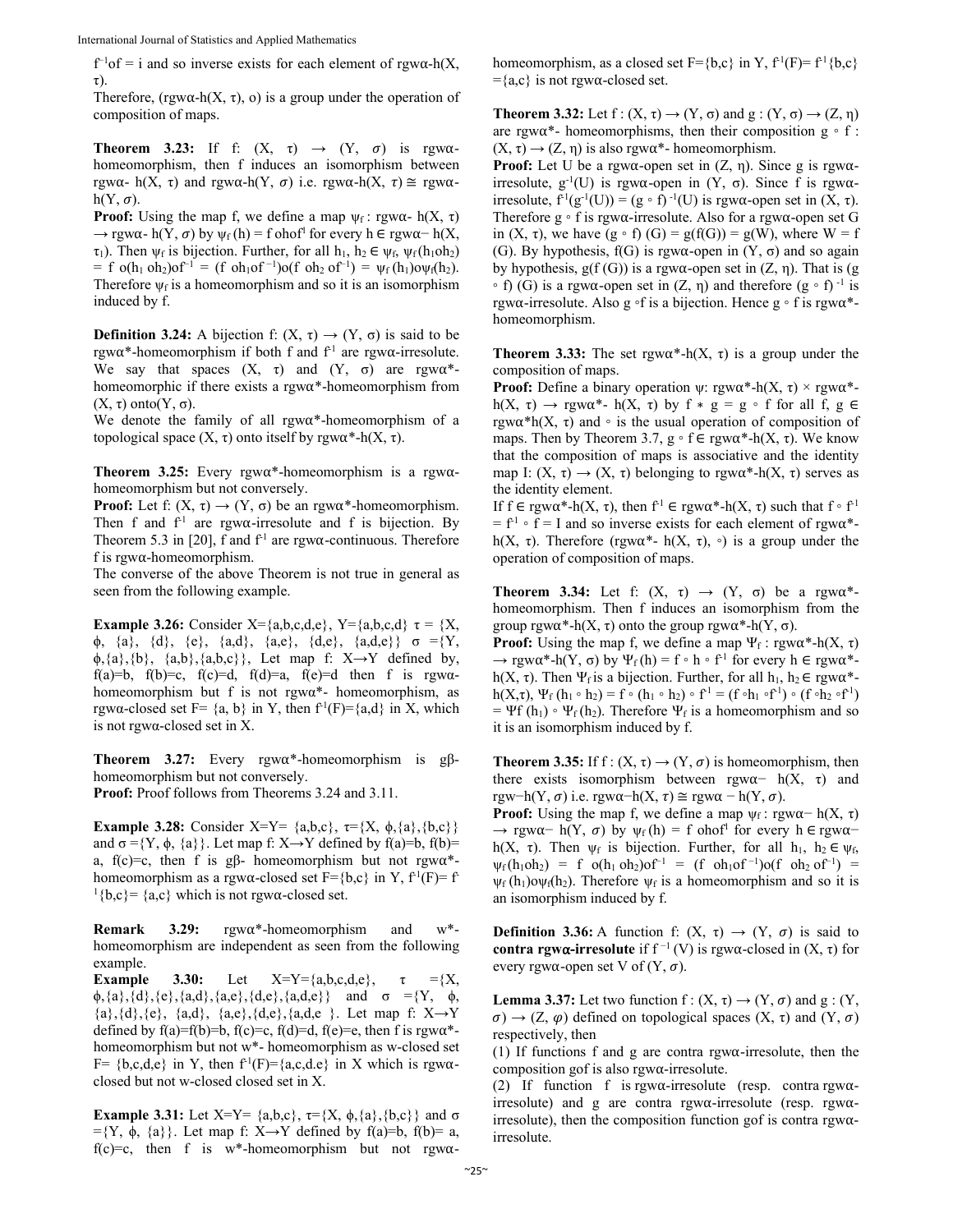**Definition 3.38:** A bijection f:  $(X, \tau) \rightarrow (Y, \sigma)$  is called contra regular generalized weakly α-homeomorphism (briefly, conra rgw $\alpha$ -homeomorphism) if f is contra rgw $\alpha$ -irresolute and  $f<sup>1</sup>$ are rgw⍺-irresolute.

The family of all contra $\gamma$  rgw $\alpha$ -homeomorphism of a topological space  $(X, \tau)$  onto itself is denoted by con-rgw $\alpha$ h( $X, \tau$ ). i. e.

Con-rgw $\alpha$ -h(X,  $\tau$ ) = {f: f (X,  $\tau$ )  $\rightarrow$  (X,  $\tau$ ) is a contra rgw $\alpha$ irresolute bijection and  $f^{-1}$  is rgwα-irresolute}

For a topological space  $(X, \tau)$ , we construct alternative groups, say rgw⍺-h(X, τ) ∪ con-rgw⍺-h(X, τ).

**Theorem 3.39:** If  $(X, \tau)$  be a topological space, then union of two collections, rgw⍺-h(X, τ) ∪ con− rgw⍺-h(X, τ), forms a group under the composition of functions.

**Proof:** Let us  $B_X = \text{rgwα-h}(X, \tau) \cup \text{con}- \text{rgwα-h}(X, \tau)$ . A binary operation  $w_X : B_X \times B_X \to B_X$  is well defined by  $w_X$  (a, b) = boa, where boa :  $X \rightarrow X$  is the composite function of the functions a and b. Indeed, let  $(a, b) \in B_X$ ; if  $a \in \text{rgwa-h}(X, \tau)$ and b∈ con-rgw $\alpha$ -h(X,  $\tau$ ), then boa : (X,  $\tau$ ) $\rightarrow$  (X,  $\tau$ ) a contra rgw⍺-irresolute bijection and (boa)−1 is also contra rgw⍺ irresolute and so w<sub>X</sub> (a, b) = boa  $\in$  rgw $\alpha$ -h(X,  $\tau$ )  $\subset$  B<sub>X</sub>, if a  $\in$  rgw $\alpha$ -h(X,  $\tau$ ) and  $b \in$  rgw $\alpha$ -h(X,  $\tau$ ) then boa : (X,  $\tau$ )  $\rightarrow$  (X, τ) is a rgwα-irresolute bijection and so  $w<sub>X</sub>$  (a, b) = boa  $\in$  rgw $\alpha$ -h(X,  $\tau$ )  $\subseteq$  B<sub>X</sub>, if a  $\in$  con  $-\text{rgw}\alpha$ -h(X,  $\tau$ ) and b  $\epsilon$  con – rgw $\alpha$ -h(X,  $\tau$ ), then boa:  $(X, \tau) \rightarrow (X, \tau)$  is a rgw $\alpha$ irresolute bijection and  $(boa)^{-1}$  is also rgwα-irresolute and so  $w_X$  (a, b) = boa ∈rgwα-h(X, τ) ⊂ B<sub>X</sub> is a ∈ con-rgwα-h(X, τ) and  $b \in \text{rgw}\alpha-h(X, \tau)$  then boa:  $(X, \tau) \to (X, \tau)$  is a contra rgw⍺-irresolute bijection and (boa)−1 is also rgw⍺-irresolute and and so w<sub>X</sub> (a, b) = boa  $\in$  con – rgw $\alpha$ -h(X,  $\tau$ )  $\subseteq$  B<sub>X</sub>. By the similar arguments, it is claimed that the binary operation  $w<sub>X</sub>$ :  $B_X \times B_X \rightarrow B_X$  satisfies the axiom of group; for the identity element e of B<sub>X</sub>, e = 1<sub>X</sub>: (X, τ)  $\rightarrow$  (X, τ). Thus the pair  $(B_X, w_X)$  forms a group under the composition of functions, i.e., rgw $\alpha$ -h(X,  $\tau$ ) ∪ con – rgw $\alpha$ -h(X,  $\tau$ ) is a group.

**Theorem 3.40:** The homeomorphism group  $h(X, \tau)$  is a subgroup of rgw $\alpha$ -h(X,  $\tau$ ) ∪ con  $\lnot$ rgw $\alpha$ -h(X,  $\tau$ ).

**Proof:** By Theorem 3.11, it can be show that  $h(X, \tau)$  is a subgroup of rgw-h(X,  $\tau$ ) ∪ con -rgw-h(X,  $\tau$ ).

**Theorem 3.41:** Let  $f : (X, \tau) \rightarrow (Y, \sigma)$  is rgw $\alpha$ -continuous and collection of functions f is defined as  $G_g$  (f) = {(x, y)  $\in X$  $\times$  Y : y = f(x)}, where X  $\times$  Y is product topological space and  $G<sub>g</sub>$  (f) is called rgw $\alpha$ -graph f. Then the following properties are satisfied:

(1)  $G_g(f)$ , as a subspace of  $X \times Y$ , rgw $\alpha$ -homeomorphism to X.

(2) If Y is rgw $\alpha$ -Housdrofff space, then  $G_g$  (f) is rgw $\alpha$ -closed in  $X \times Y$ .

## **Proof:**

(1) Consider the function g:  $X \rightarrow G_g(f)$  is defined by  $g(x) =$  $(x, f(x))$  for each  $x \in X$  is rgw $\alpha$ -continuous and  $g^1$  is also  $rgw\alpha$ -continuous. It is obvious that g is an injective function. Let P and Q are an arbitrary neighbourhood  $x \in X$  and  $(x, f)$ (x)) in  $G_g(f)$  respectively. So, there exists two rgw $\alpha$ -open sets U and V in X and Y respectively containing x and  $f(x)$  for which (U  $\times$  V) ∩ G<sub>g</sub> (f) ⊂ E and U ⊂ P and f (U) ⊂ V. Let N =  $(U \times V)$   $\cap$   $G_g(f)$ , then  $(x, f(x)) \in N$  and  $x \in g^{-1}(N) \subset U \subset P$ . This shows that  $g^{-1}$  is rgw $\alpha$ -continuous. Therefore,  $g(U) \subset (U \times V) \cap G_g(f) \subset Q$ . Hence g is rgwacontinuous which means that  $g$  is a rgw $\alpha$ -homeomorphism.

(2) Let  $(x, y) \notin Gg$  (f). Then  $y_1 = f(x) = y$ . By hypothesis, there exist disjoint rgw $\alpha$ -open sets  $V_1$  and V in Y

such that  $y_1 \in V_1$ ,  $y \in V$ . Since f is rgw $\alpha$ -continuous, there exists an open set U in X containing x such that  $f(U) \subset V_1$ . Then  $g(U) \subset U \times V_1$ . It follows from this and the fact that  $V_1 \cap V = \varphi$  that  $(U \times V) \cap G_g$   $(f) = \varphi$ .

## **4. Conclusion**

In this paper we have introduced and studied the properties of rgw⍺-Homeomorphism and rgw⍺\*-Homeomorphisms. Our future extension is to study Locally  $\gamma$  rgw $\alpha$ -Homeomorphism and Locally rgw⍺\*- Homeomorphism in Topological Spaces.

## **5. Acknowledgement**

The Authors would like to thank the referees for useful comments and suggestions.

## **6. References**

- 1. Pushpalatha A. Studies On Generalizations of Mappings in Topological Spaces, Ph.D. Thesis Bharathiar University, Coimbatore, 2000.
- 2. Mashhour AS, Hasanein IA, EI-Deeb SN. α-continuous and α-open mappings, Acta. Math. Hung, 1983; 41:213- 218.
- 3. Mashhour AS, Abd ME. EI-Monsef, EI-Deeb SN. On Pre- continuous Mappings and Weak Pre-continuous Mappings, Proc. Math. Phy. Soc.
- 4. Vadivel A, Vairamanickam K. rgα-closed Sets and rgαopen Sets in Topological Spaces. Int. Journal of Math. Analysis. 2009; 3(37):1803-1819.
- 5. Vadivel A, Vairamanickam K. rgα-continuous Maps and Some of Their Properties, Acta Ciencia Indica, (in press).
- 6. Vadivel A, Vairamanickam K. rgα-Homeomorphisms in Topological Spaces. Int. Journal of Math. Analysis. 2010; 4(18):881-890.
- 7. Andrijevic D. Semi-preopen Sets, Mat. Vesnik, 1986; 38:24-32.
- 8. Cameron DE. Properties of S-closed Spaces, Proc. Amer Math. Soc. 1978; 72:581-586.
- 9. Maki H, Sundaram P, Balachandran K. On Generalized Homeomorphisms in Topological Spaces, Bull. Fukuoka Univ. Ed, 1991; III(40):13-21.
- 10. Arockiarani I. Studies On Generalizations of Generalized Closed Sets and Maps in Topological Spaces Ph.D Thesis, Bharathiar University, Coimbatore, 1997.
- 11. Balachandran K, Sundram P, Maki H. On Generalized Continuous Maps In Topological Spaces, Mem. I ac Sci. Kochi Univ. Math. 1991; 12:5-13.
- 12. Singal MK, Singal AR. Almost Continuous Mappings, Yokohaman Math. J. 1968; 16:63-73.
- 13. Sheik John M. A Study On Generalizations of Closed Sets On Continuous Maps in Topological and Bitopological Spaces, Ph.D, Thesis Bharathiar University, Coimbatore, 2002.
- 14. Sheik John M. On w-closed Sets in Topology, Acta Ciencia Indica, 2000; 4:389-392.
- 15. Levine N. Generalized Closed Sets in Topology, Rend. Circ. Mat. Palermo, 1970, 19.
- 16. Nagaveni N. Studies On Generalizations of Homeomorphisms in Topological spaces Ph.D., Thesis, Bharathiar University, Coimbatore, 1999.
- 17. Njastad O. On Some Classes of Nearly Open Sets, Pacific J. Math. 1965; 15:961-970.
- 18. Sundaram P. Studies on Generalizations of Continuous Maps in Topological Spaces, Ph.D, Thesis, Bharathiar University, Coimbatore, 1991.